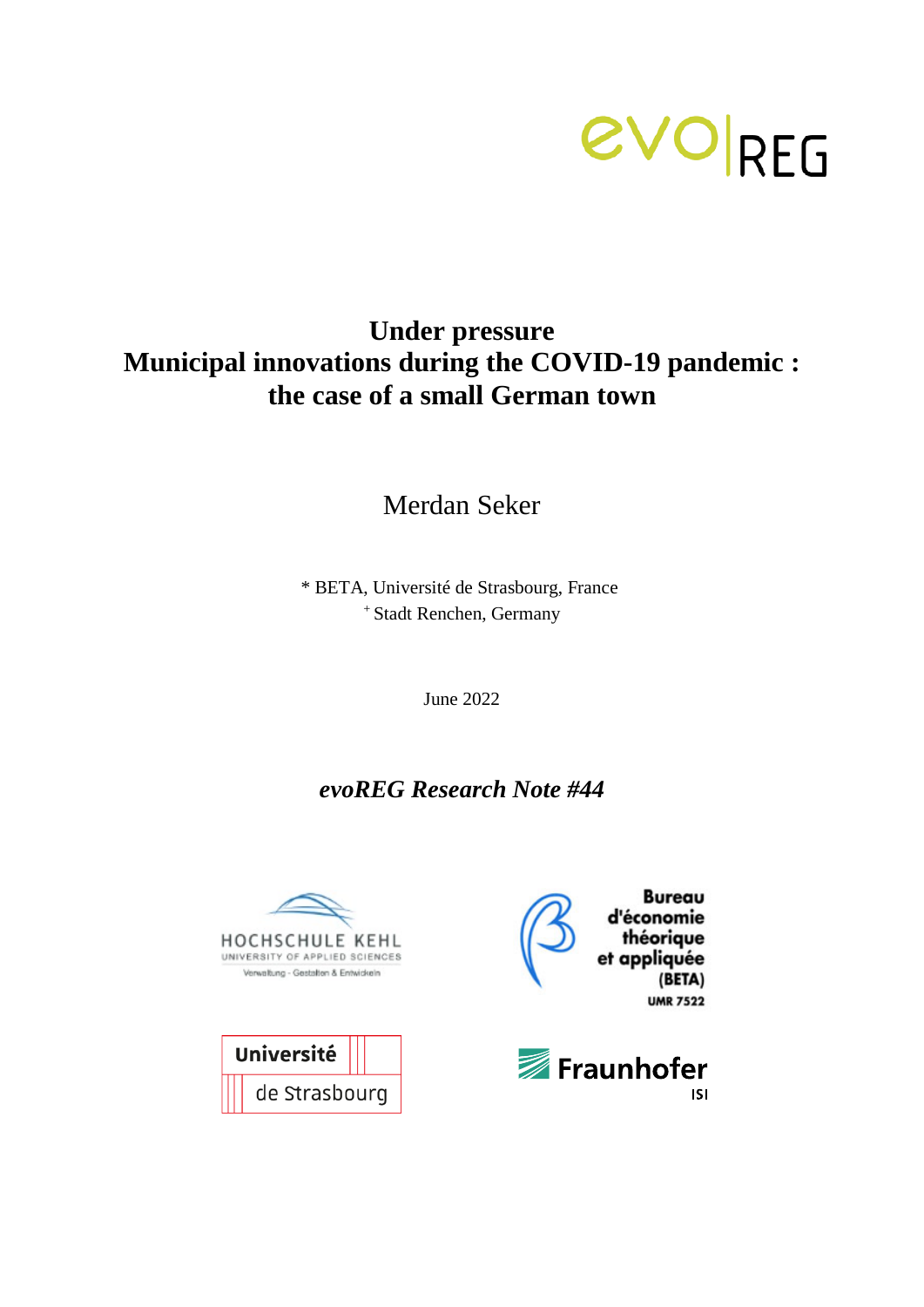#### **1 Introduction**

In the course of his research, Schumpeter considered the role of innovation as an important engine and driver of the economy (Schumpeter and Swedberg 2003). Porter backed up this statement and described economies as innovation-driven. He concluded that advanced economies provide the most efficient methods for the production and development of innovative products and services - especially in the form of various incentive mechanisms (Porter 2003). In this context, the public sector is also in demand as a provider of the corresponding infrastructure. Thus, municipalities are referred to as "centres of innovation and creativity" in the sense of geographical unity. In classical sociology, these centres are particularly associated with rapid change, constant transformation and innovation. The delimitation of these centres is primarily oriented towards the size of the municipalities, building density and economic heterogeneity (Löw and Sept 2020). Mieg et al. (2011) explain in their work that the German sociologist Simmel already came to the conclusion at the beginning of the 20th century that municipalities flourish as spatial birthplaces of economic specialisation and provide the framework conditions for the infrastructure of companies. In municipal research, innovations are primarily studied in the context of economic renewal and heterogeneous challenges and differ accordingly in urban and rural regions (Kersting 2017). While the municipal landscape sets the framework conditions for local businesses, the municipality as an organisation also has to cope with the changes that arise for itself as an organisation due to the manifold challenges. Climate change, demographic change and segregation processes in the increasing competition between municipalities for business enterprises and residents require creative and innovative development strategies within the municipal organisation (Kersting 2017). Therefore, it should be noted at this point that municipalities should not only be considered as geographical units, but also as organisational units. In this paper, the focus is on the municipality as an organisation.

According to § 77 of the Baden-Württemberg Municipal Code (GemO BW), municipalities in Baden-Württemberg are obliged to manage their budgets in a sustainable and intergenerational manner in order to ensure the continuous fulfilment of their tasks. This results in an indirect obligation to also meet these requirements by means of corresponding innovations. At this point, it should be clearly emphasised that in the course of municipal innovations, not only technical innovations are to be understood, but also new organisational or political solutions for municipal services and challenges. This basic task means that municipalities are increasingly forced to react to changes in society and the market with innovative and creative approaches (Kersting 2017).

This circumstance has become necessary in the wake of the COVID-19 pandemic, the first infection of which was diagnosed in Germany in January 2020 and led to corresponding restrictions in everyday life due to the lockdowns from March and April 2020 (Bundesgesundheitsministerium 2022). Challenging framework conditions thus forced the municipalities to be agile and innovative. Therefore, in the course of this paper, a basic insight into innovation theory will be presented, from which a first transfer to municipal institutions will be derived and a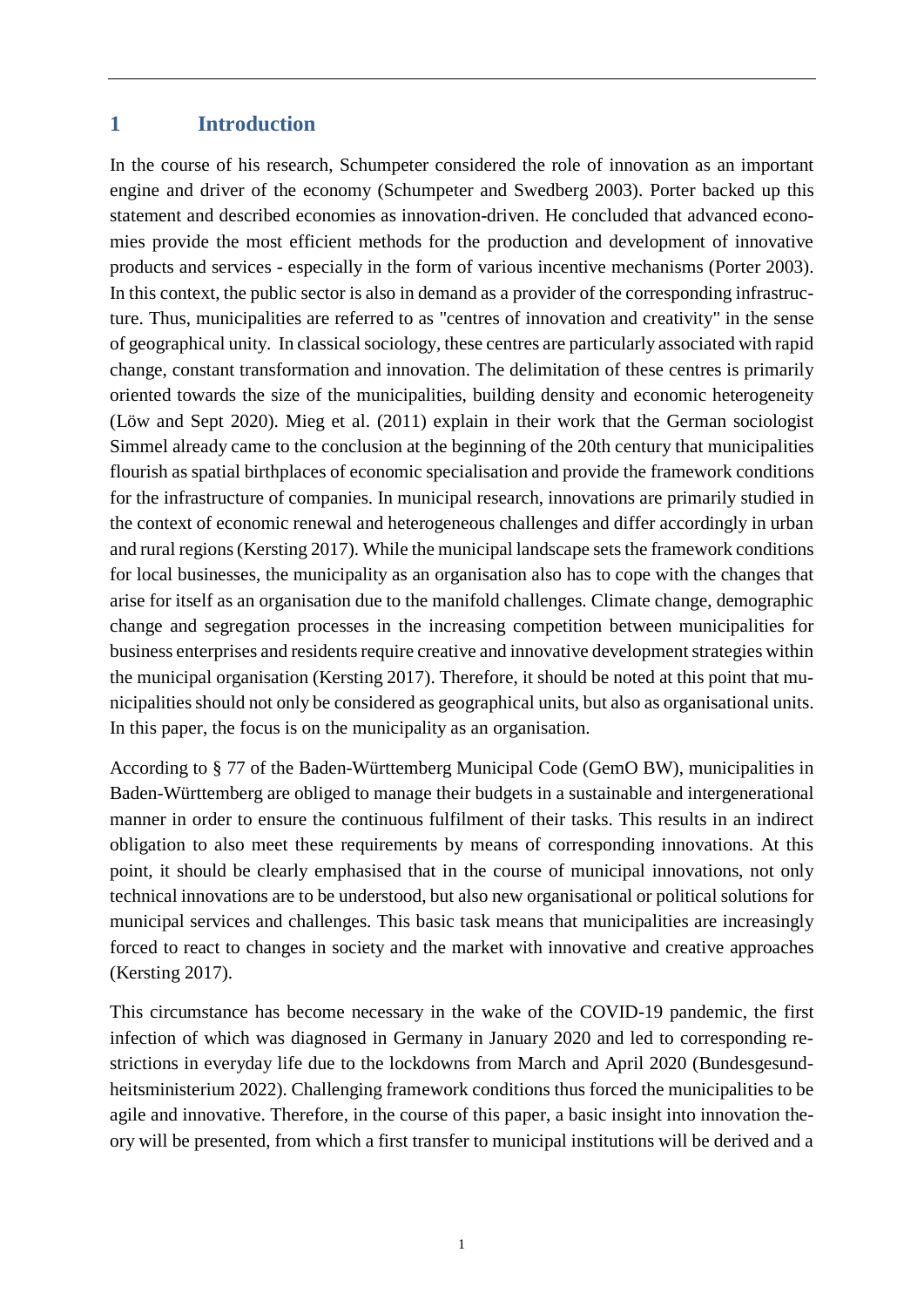case study on innovative behaviour of a municipality in Baden-Württemberg in the COVID-19 pandemic will be presented.

## **2 Putting municipal innovation in an evolutionary economics' perspective**

Cities appear as major economic and political actors of the twenty-first century. This development is due to demographic factors and the concentration of geo-strategical and environmental issues in cities, particularly climate change. Moreover, cities seem to be the place par excellence of innovation; Wolfe (2014) names cities "Schumpeterian hubs." Nevertheless, if there is no doubt that cities constitute the matrix of numerous, if not most, innovations, one type of actor is usually not associated with innovation in this regard. In the literature related to innovation, analyses of the introduction of innovation (as well as the processes enabling innovation) are mainly focused on companies and their supportive partners (e.g. research organizations, suppliers, clients, public and private services, etc.). In almost every case, firms and consequently markets appear to be the place of innovation and the analysis of innovation systems always put companies at the core of all concerns. This may sound logical, but in this paper another actor is considered as not only playing a supportive role but being itself a "place for innovation": municipalities.

Consequently, three core questions need to be addressed:

- 1. what is innovation? ;
- 2. what are the specificities of municipal innovation?
- 3. why do municipalities innovate?

Consequently, innovation is a strong explanatory factor for performance differences across firms, regions, and countries. Firms that innovate successfully thrive at the expense of less capable firms. In particular, innovative countries and regions result in higher productivity and income (Fagerberg and Godinho 2005).

Schumpeter defines innovation as the conversion of new combinations into reality, that is, doing new things or doing things that are already being done in a new way. This refers to the firsttime implementation of an innovation. Thus, innovations are new and different combinations of existing things and forces. Extended by the delimitations and definitions, this circumstance again proves to be extremely difficult in the case of municipalities, since municipal activities usually relate to processes and services and not to products and technologies. This means that patenting (of newly developed products/processes), for example, is not very important. This is also because there is no formal way to determine whether an innovation is a novelty or whether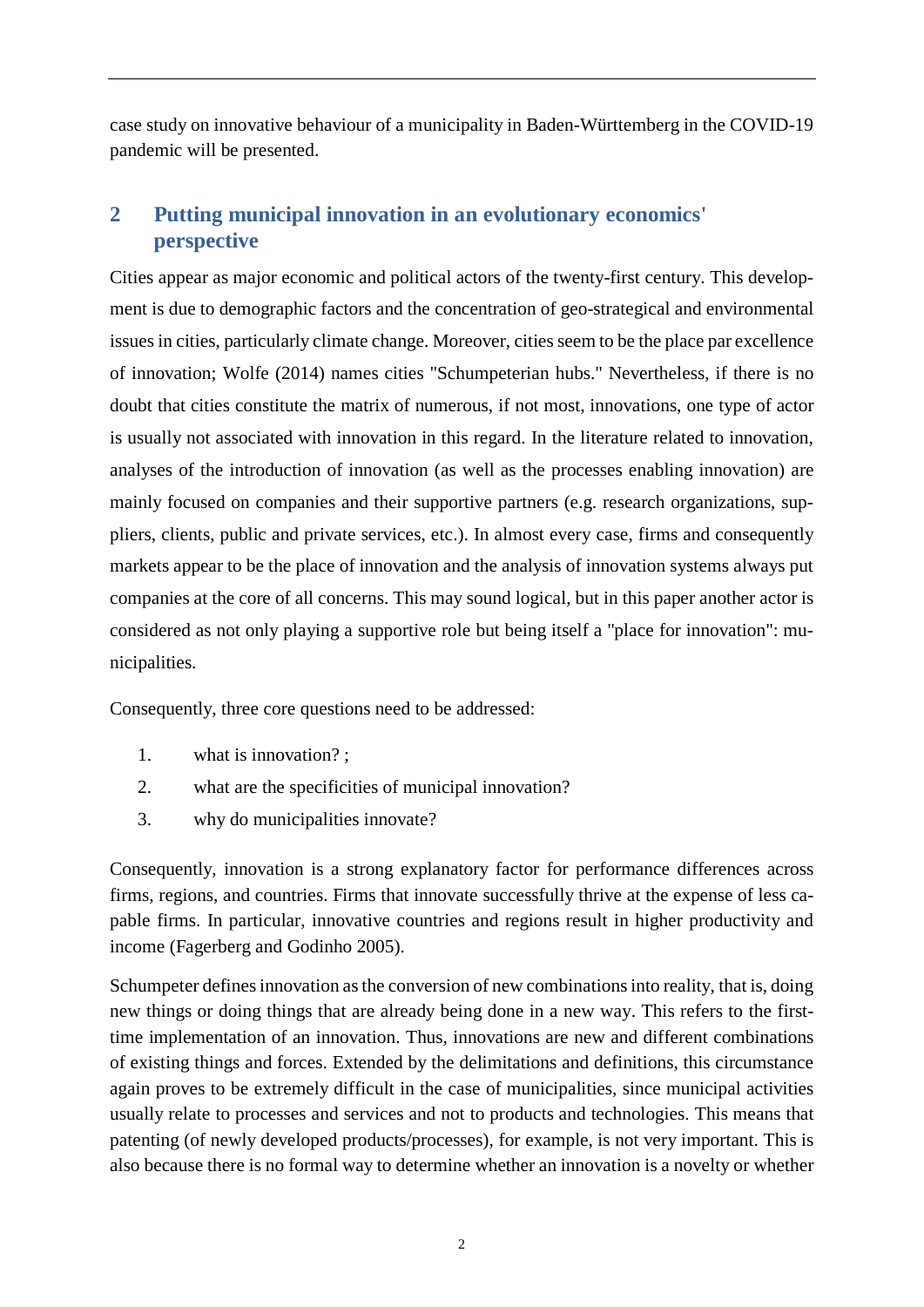it imitates something similar that has already been introduced elsewhere (Shearmur 2019). Innovation in the public sector, on the other hand, primarily requires an idea or concept. This, in turn, must be developed, tested, and successfully satisfy customer demand or residents' needs, as well as legal requirements (see ibid.). However, this demand is not necessarily influenced by willingness to pay. Rather, an existing problem must be solved in an efficient manner. The problem may be social, environmental, or aesthetic. Challenges that arise, especially in the municipal sector, can thus not be conclusively reduced to purely economic factors (Anderson 1995). Based on these framework conditions and Schumpeter's approach to innovation, municipal innovation is imitative and incremental in nature. Municipal innovation can therefore also emerge through the diffusion of innovation. Diffusion of innovation is the process by which innovations are communicated and disseminated to potential social systems through communication channels (Rogers 2003). Therefore, the question of absolute novelty is not an exclusion criterion in the municipal field at this point. Therefore, it is stated that a municipality is innovative if it successfully introduces a product, process, or technology that is new to the municipality's services and processes and makes a significant contribution to achieving its goals. However, this novelty must be state of the art, which means that introducing an Internet home page for the first time in 2021 would not satisfy this circumstance. Innovative, on the other hand, would be a municipality that makes use of novel information channels such as digital council information systems or sophisticated document management systems, or offers existing services in a novel way. However, this also means that a municipality is also innovative if it develops new products/processes on its own.

Since this field of research was relatively weakly explored so far, it seems difficult to provide an exhaustive and detailed classification of all forms of municipal innovations. Nevertheless, a first explorative typology of the reasons why municipalities tend to innovate can be proposed. This typology is based on different examples that were observed over the past years in Canada, France and Germany. Five main motives can be stressed:

- 1. Improving the well-being of citizens.
- 2. Saving costs.
- 3. Resolving environmental problems.
- 4. Increasing the attractiveness of the town (citizens/companies/tax payers/infrastructure).
- 5. Increasing the attractiveness of the municipality as an employer.

In practice, these motives may overlap in some situations. For example, a municipality may wish to improve the well-being of its residents and improve environmental conditions at the same time. An illustration would be the installation of walls along some roads acting as noise barriers (nuisance reduction) on which walls particle matters filters would be placed (air quality improvement).

In addition to the motives to innovate, it seems meaningful to distinguish two types of attitudes related to municipal innovation. One may consider that these two attitudes are mainly context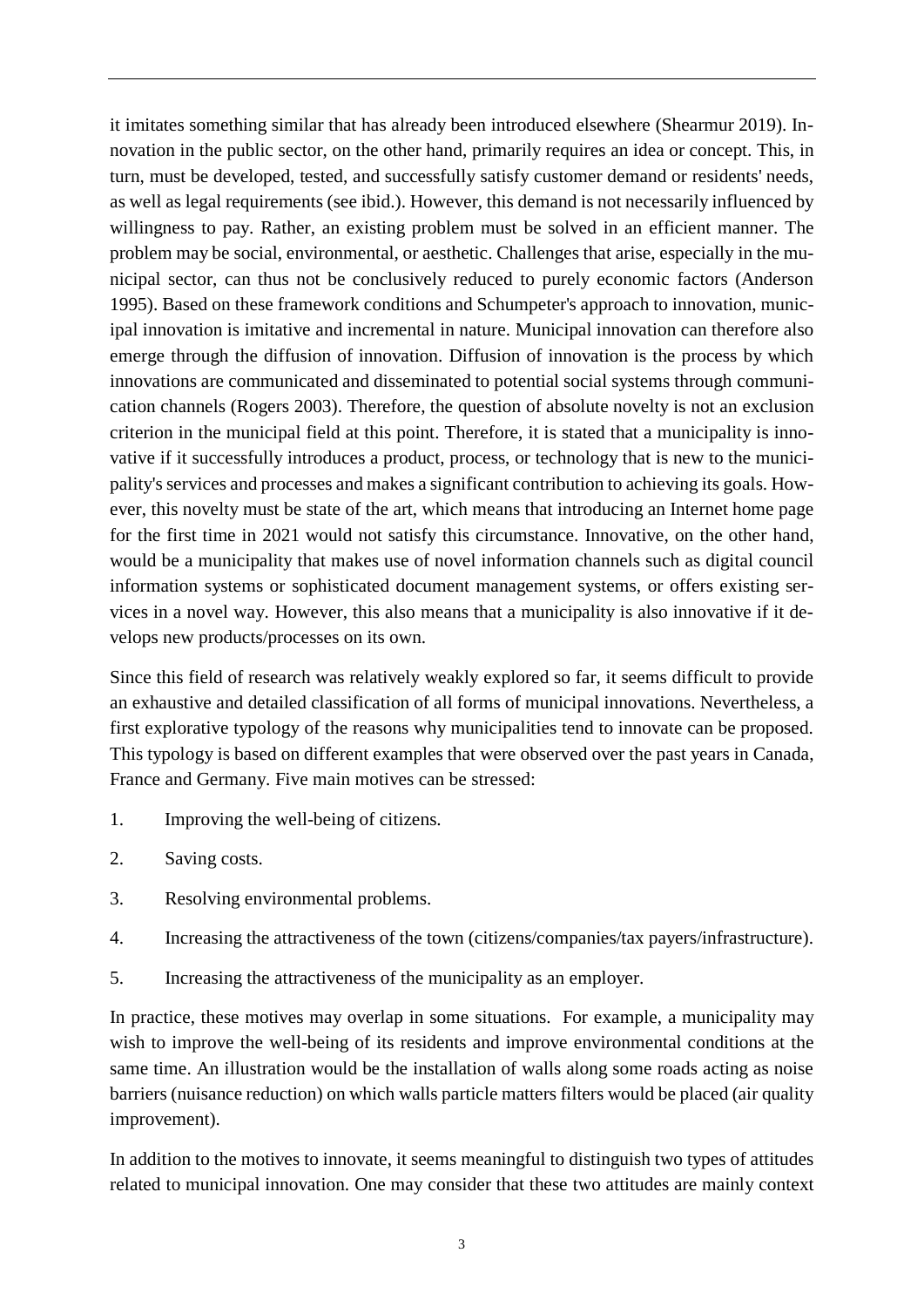dependent. The first context could be broadly defined as "business as usual" when municipalities are confronted to their day-to-day objectives and constraints. In this context, municipalities seem to be characterized by a proactive attitude. This means for instance a willingness to solve known issues that did not find a solution so far, to make a better use of limited internal resources or to adopt/transform external solutions. A second context leads mainly to a reactive attitude. This is the context of crises. In such a context municipal innovations are developed out of necessity. this is the context where solutions have to be found quickly since nobody else seem to able to react fast enough. In such a context municipalities, become "last resort local innovators".

#### **3 Municipalities under pressure : the COVID-19 pandemic crisis**

With the onset of the COVID-19 pandemic in early 2020, municipalities faced challenges, the extent of which could not yet be conclusively assessed. In addition to expected tax losses, particularly in the area of business tax, the retail sector has also announced far-reaching closures in combination with job cuts. The psychological problems that arose in the population in the process could not be underestimated either. The result of all these circumstances was that municipalities had to adapt to the new framework conditions. In many situations, municipalities became "last resort local innovators". In the following we focus on the example of Germany to detail three dimensions of what the COVID crisis meant for municipalities : i) facing sharper economic constraints; ii) speeding up the digitalization process and iii) strengthening resilience.

#### **3.1 Facing sharper economic constraints**

In the case of Germany (as well as other European countries), the crisis was seen as extremely alarming for local economies, especially at the municipal level (Camarero et al. 2020). A survey conducted by the Kreditanstalt für Wiederaufbau (KfW) has shown that the financial situation and, in particular, the revenues of municipalities appeared even was feared at the beginning of the crisis (Brand et al. 2021).

Due to the federal nature of the German political system, the reaction and constraints of municipalities follow different rules in order to comply with the laws of the respective Länder they depend from. In the case of Baden-Württemberg for instance, in order to meet the requirements of economical and efficient budget management and thus to be able to guarantee the continuous fulfillment of municipal tasks, the municipalities are required by Section 77 of the Local Government Code (GemO BW) to take account of macroeconomic requirements. This means that the municipalities are required to consolidate their budgets, reduce expenses and increase revenues.

Implications for municipalities : less resources for innovative activities at a time when they may be particularly important if not crucial. This requirement can be taken into account through innovations, for example in the form that innovative approaches and processes possibly lead to cost reductions and savings.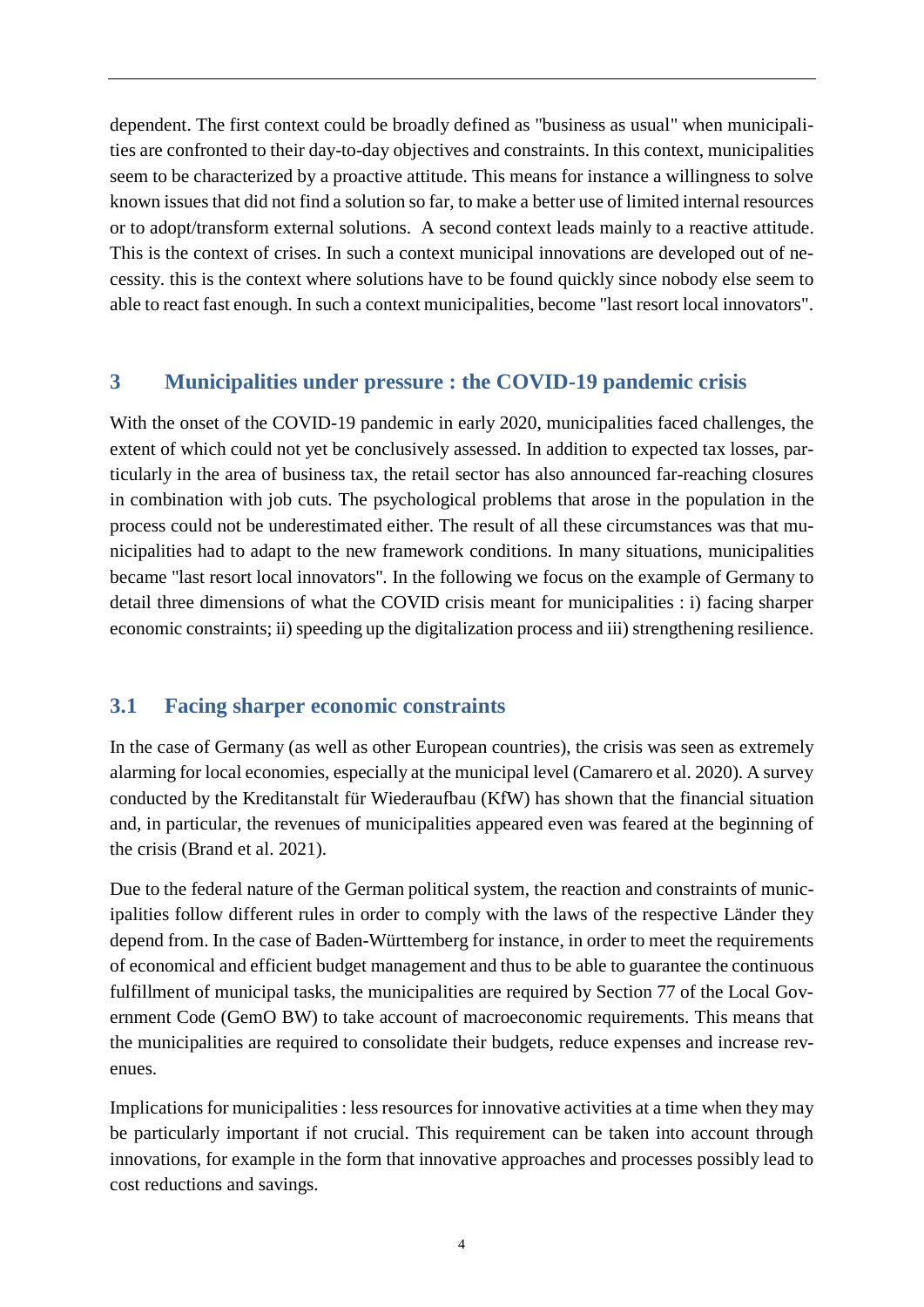## **3.2 Speeding up the digitalization process**

From the beginning of the COVID-19 pandemic, the rapidly advancing digitization of many processes and the associated reorganization of value chains were creating new potential for innovation not only in companies. In particular, there has been an accelerated digitalization in the public sector.

With the onset of the COVID-19 pandemic in 2020, many municipal processes whose digitization was in the planning stage were digitized on high speed. For example, new document management systems, digital council information systems and the possibility of home office were introduced without further ado in response to the need for workplace restrictions and the resulting rush towards reorganization of processes to be performed with home-office. This requested the introduction of new processes that did not yet exist, which in some ways have had a positive impact on the innovation behavior of municipalities. Meetings and seminars have increasingly been held in digital form, which has also resulted in financial synergy effects.

Implications for municipalities : new procedures and processes have been developed in response to the particular restrictions imposed by the COVID-19 pandemic (e.g. limiting the number of people who can gather).

#### **3.3 Strengthening resilience**

More generally, facing the challenges related to the pandemic meat increasing the resiliency of municipalities. The term resilience is not used consistently in the literature and describes either a capability (Williams et al., 2017), a developmental process (Sutcliffe and Vogus, 2003), or a mix of different approaches (Hillmann and Guenther, 2021). Basically, resilience refers on the one hand to successful responses in crisis situations. On the other hand, the resilience-induced learning process also strengthens the ability to respond successfully to future crises (Vogus and Sutcliffe, 2007). Wenzel et al. (2020) argue that actors in such prolonged crises have only two relevant courses of action: "Exiting," and thus laying down the current activity, or "Innovating," which is linked to a strategic renewal of the previous pattern of functioning. "Exiting" was not an option for municipalities at the difference of certain companies which choose to stop (at least provisory) their activities.

Implications for municipalities : manifold ad hoc innovations, mainly of organizational nature.

## **4 Case study : municipal responses to the COVID-19 pandemic in the city of Renchen (Germany)**

In spring 2020, various federally mandated measures were ordered to combat the COVID-19 pandemic. For the municipalities, this was accompanied by particular challenges in their day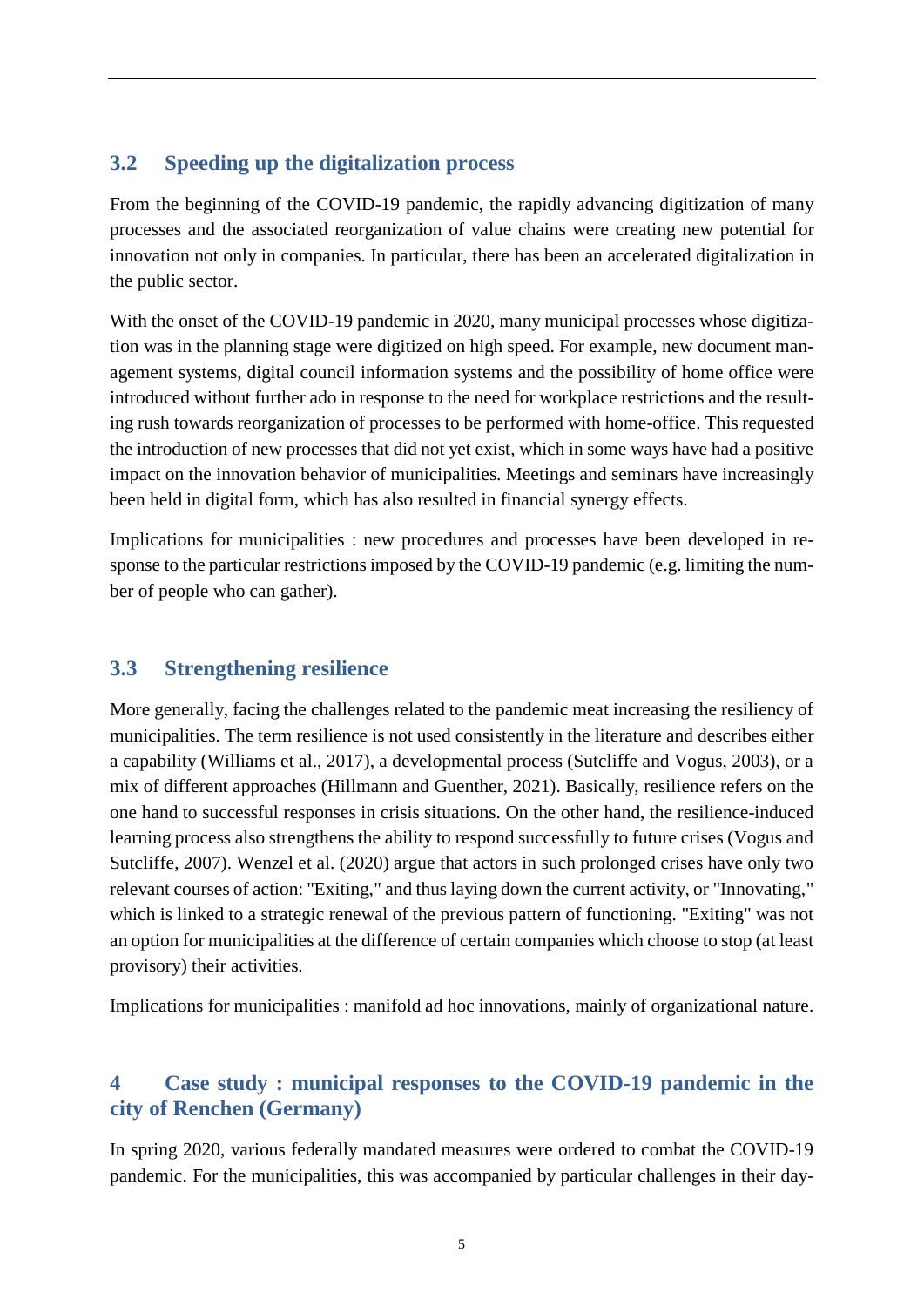to-day work. Six of these challenges are presented below from the practical point of view of a municipal administration and the innovative response of the municipality is also presented.

The city of Renchen with its approx. 7,400 inhabitants is located in the north of the Ortenau district in Baden-Württemberg and owes its city status to its history (Renchen 2022d). The town center of Renchen and the districts of Ulm and Erlach are located in the foothills of the northern Black Forest at the exit of the Renchtal valley into the Upper Rhine lowlands (Renchen 2022a; Renchen 2022b; Renchen 2022c). The city employs around 160 people to carry out municipal tasks.

## **4.1 Setting up a crisis cell in the administrational context**

The spontaneous arrival of the health crisis took all organizations and institutions by shock and surprise. A crisis unit was therefore set up. Several initiatives emerged from this cell. This allowed the challenges to be gradually narrowed down (food security, education, volunteers, vulnerable people - mental health, seniors, homeless) by bringing together information, funding, resources, etc.

In light of the COVID-19 pandemic, the City adjusted its administrative structure at the beginning of the pandemic. As a result, the city created a novel hybrid structure to adapt its structure, which consisted of a cell composed of representatives from all departments. The goal was to create a holistic COVID-19 coordination unit, which basically included a weekly monitoring of the legal situation and, as a result, the city's challenges.

An essential element of this was to regularly inform the municipal council, as the decisionmaking authority, about measures taken. Since the municipal council meetings could no longer be held in person, the legal conditions were created to enable decisions to be made by written circulation. Thus, all municipal councils were sent the documents with the request for a statement. Online meetings could not be held due to legal difficulties (Kommunal 2022). Due to weekly monitoring, the City was not only able to take early action, but also to provide timely information to citizens and businesses via a sub-website created specifically for Corona issues.

This structure has allowed the municipality to continue many of its ongoing activities that go well beyond basic services to the public, such as assisting citizens and businesses with Coronaspecific issues, hosting summer outdoor events, and more.

## **4.2 Digitization and modernization of the local administration**

The fact that municipalities are not a shining example in terms of digitization and progress was confirmed once again at the start of the COVID-19 pandemic - but the response was an accelerated digitization of administrative processes. In principle, it should be mentioned in advance that Germany has always performed below average in international e-government rankings to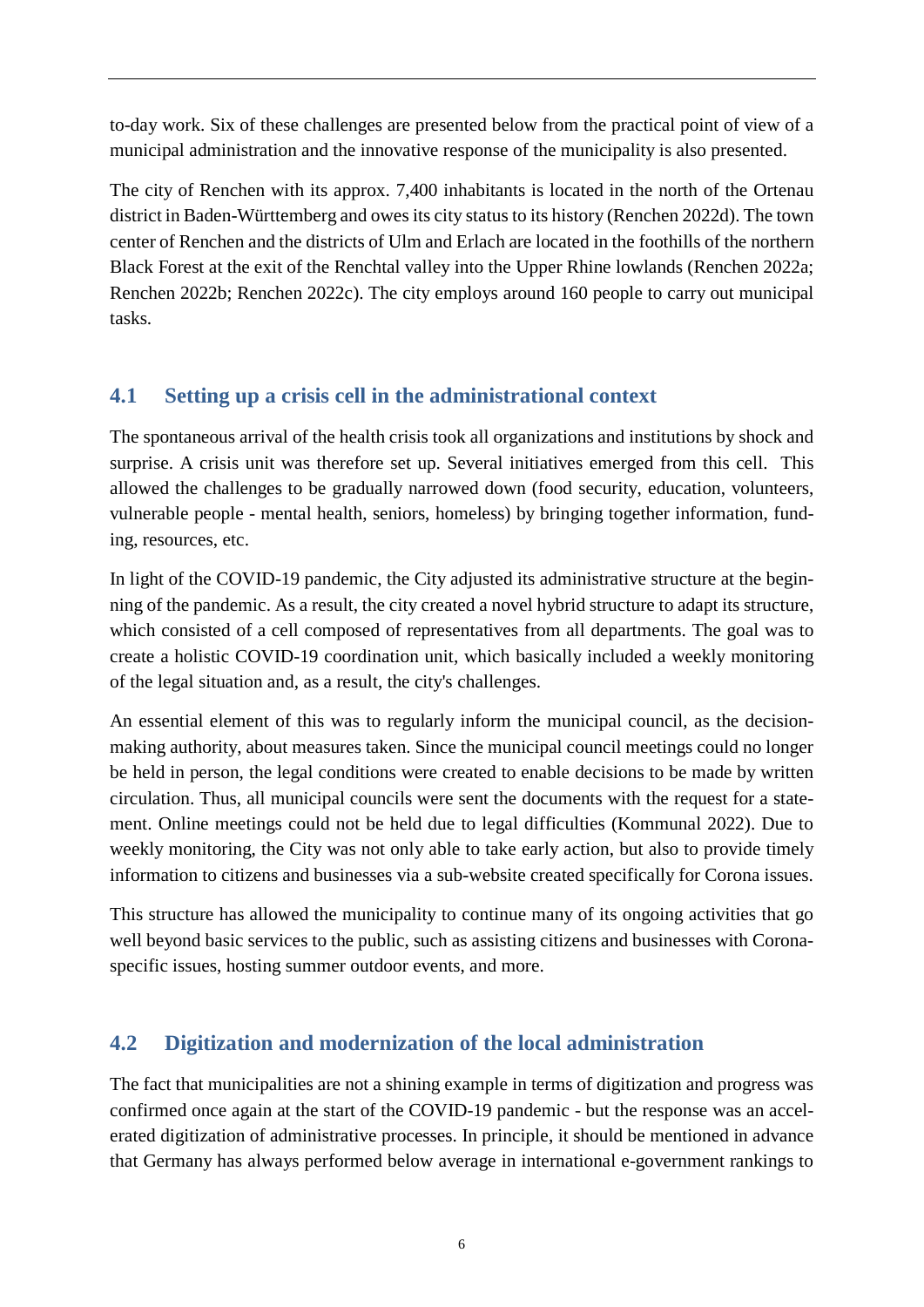date (Bundesministerium des Innern, für Bau und Heimat 2019). Up to now, one of the main reasons for this has been the lack of acceptance among citizens to use digital services (EFI 2016). As early as 2016, however, it was noted that increased acceptance of digital processes and the associated generation of "open government data" could, from a theoretical perspective, "form the basis for innovative services and business models" (EFI 2016, B4-2).

It became apparent to municipalities and public institutions through the pandemic-related precautionary measures that, in order to meet citizen convenience, some processes would have to be digitized in a timely manner. The conversion and digitization work associated with the Online Access Act for more than 500 municipal services to be digitized by the end of 2022 was immensely accelerated with the onset of the COVID-19 pandemic (Federal Ministry for Economic Affairs and Energy 2021). In addition to these municipal services to be digitized, other internal processes were also digitized. Two of these processes are therefore presented as examples. For example, in response to the widespread fear that banknotes and coins could transmit the virus, cashless and digital payment, which had previously only been used in a few areas of (municipal) services, was increasingly introduced (Bundesministerium für Wirtschaft und Energie 2021). Thus, it was not surprising that the introduction and expansion of digital payment was also enabled with, for example, other payment formats such as Paypal, ApplePay and GooglePay. Another example is the progress made in digitization in the area of committee work and general administrative work. For example, paperless working (including from the home office) was introduced through digital document management systems, as was holding meetings through online conferencing as a further response to the reduced personal contact required. Both examples and the approach described therein can each be described as a process innovation. A process innovation can be defined as a structured approach involving a sequence of tasks and decisions that have a logical and temporal relationship to each other and result in a new product or process (Gerpott 2005; OECD 2005; Schallmo et al. 2018). This is true in both examples.

#### **4.3 Digitization of school services**

The municipalities in Baden-Württemberg are responsible for the maintenance of school buildings as a mandatory task and are therefore also largely responsible for the digital equipment of schools (Sixt et al. 2019). Before the closure of the schools providing general education in March 2020, school lessons were still largely held in analog form on the school premises. This circumstance was negatively underpinned by various studies showing that Germany performed poorly in international comparisons of the digitization of schools (Bundesministerium für Wirtschaft und Energie 2021). Although there were various funding programs for the digitization of schools (e.g. DigitalPakt), only half a percent of the largest of these pots had been used by summer 2020 (ibid.).

Since it was not possible to hold classes in present tense, the municipalities, as the providers of the schools, had to react promptly. Thanks to short-term funding from the state and federal governments, it was possible to purchase mobile devices and licenses for online instruction.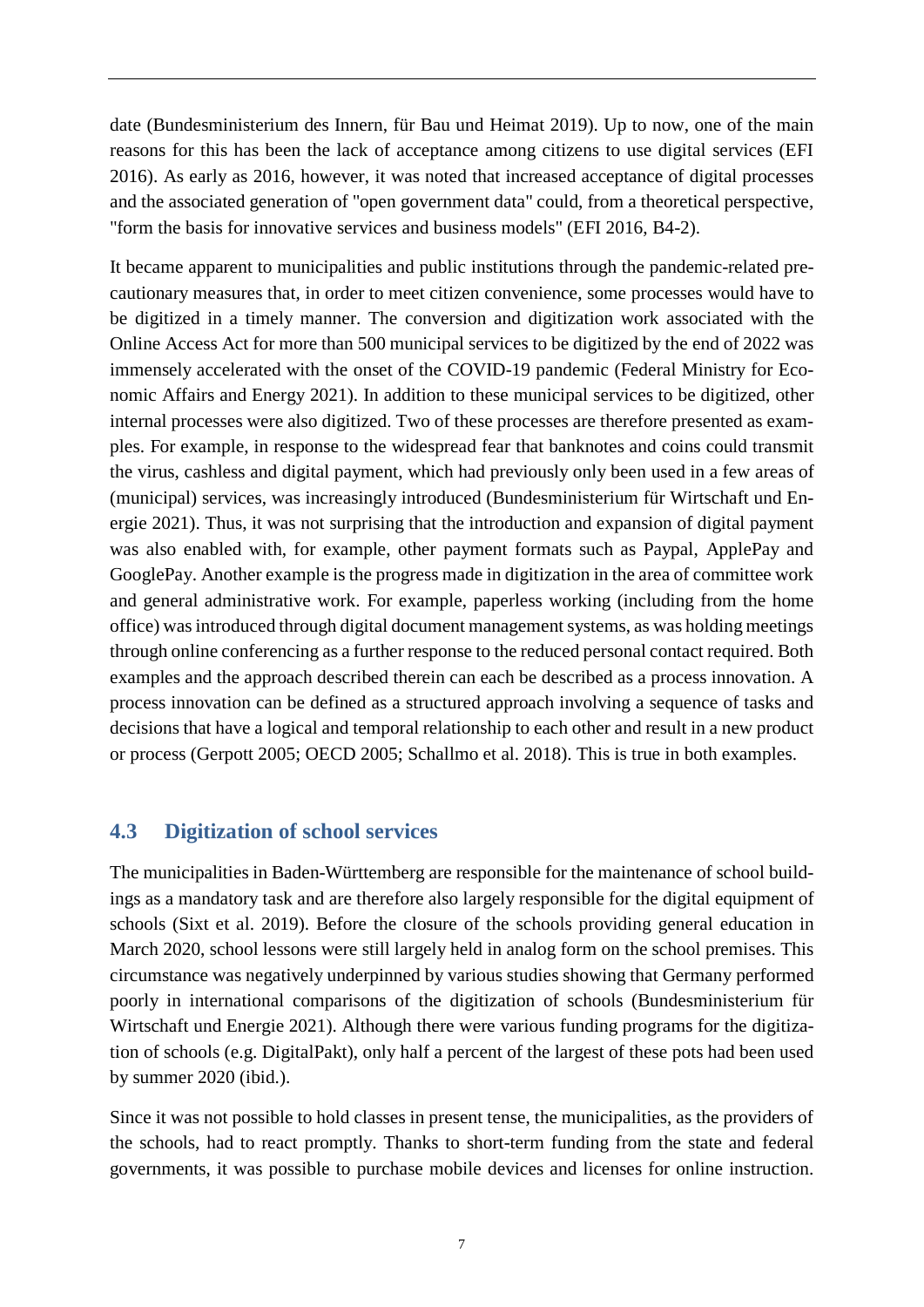The fact that digitization is making rapid progress at schools cannot be taken for granted and is partly due to the lack of IT personnel at local authorities. This circumstance of nationwide discrepancies in school digitization was highlighted by a recently presented study by the Union for Education and Science. Thus, while a nationwide representative survey (n=2750) confirmed that there is a digitization push, only 57% of teachers surveyed said they had sufficient digital equipment. Only 29% said that rooms were equipped accordingly and only 70% reported available WLAN for all teachers (Gewerkschaft Erziehung und Wissenschaft 01.06.2021). From a practical point of view, this circumstance can also be observed. For example, there are municipalities in which the equipment is being carried out at an accelerated pace and likewise municipalities in some of which there is still insufficient equipment even in mid-2021. Since the rush on the market was already incredibly high in the early summer of 2020, creative solutions had to be used in the course of procurement and installation at the schools. Some municipalities decided, for example, to procure the equipment in an intermunicipal network and thus place larger or more profitable orders (Kinzig.News GmbH 2021). According to the author's practical experience, interns and trainees were primarily employed for the prompt installation of the corresponding end devices under the instruction of the IT specialists. This approach can also be described as a process innovation. Thus, in principle, the assumption can be made that municipalities with advanced digitization in their schools are more innovative than those with belowaverage equipment. Similarly, it can be hypothesized that municipalities with advanced digitization at their schools have a higher capacity for innovation than those with below-average digitization.

## **4.4 Ensuring public safety and order – monitoring of parks during a pandemic**

Already on March 17, 2020, the state government issued the Ordinance on infection control measures against the spread of the virus SARS-CoV-2 (CoronaVO). A decisive role was assigned to the police: area-wide surveillance measures and controls with visible presence by police officers (Ministerium für Inneres, Digitalisierung Migration Baden-Württemberg 2021).

For staffing reasons, however, such announced checks were often not possible when requested by the municipalities. Thus, municipalities usually had to deal with the same problems and challenges in the course of exit and contact restrictions: crowds in public places, celebrations and events with too many participants. However, in accordance with the Ordinance on Responsibilities under the Infection Protection Act, there is an equal requirement for municipalities, in their role as local police authorities, to ensure that security and order are maintained and, where necessary, to carry out controls. In order to be able to limit and prevent the further spread of the Corona virus, it was therefore also necessary for the municipalities to carry out controls. Here too, however, the same challenge as with the police became apparent: a lack of personnel. In fact, especially in rural areas, an increased number of gatherings of young people were noticed. In the search for creative and economical solutions, it was decided, for example, that designated employees of the local public works department and the volunteer fire department would carry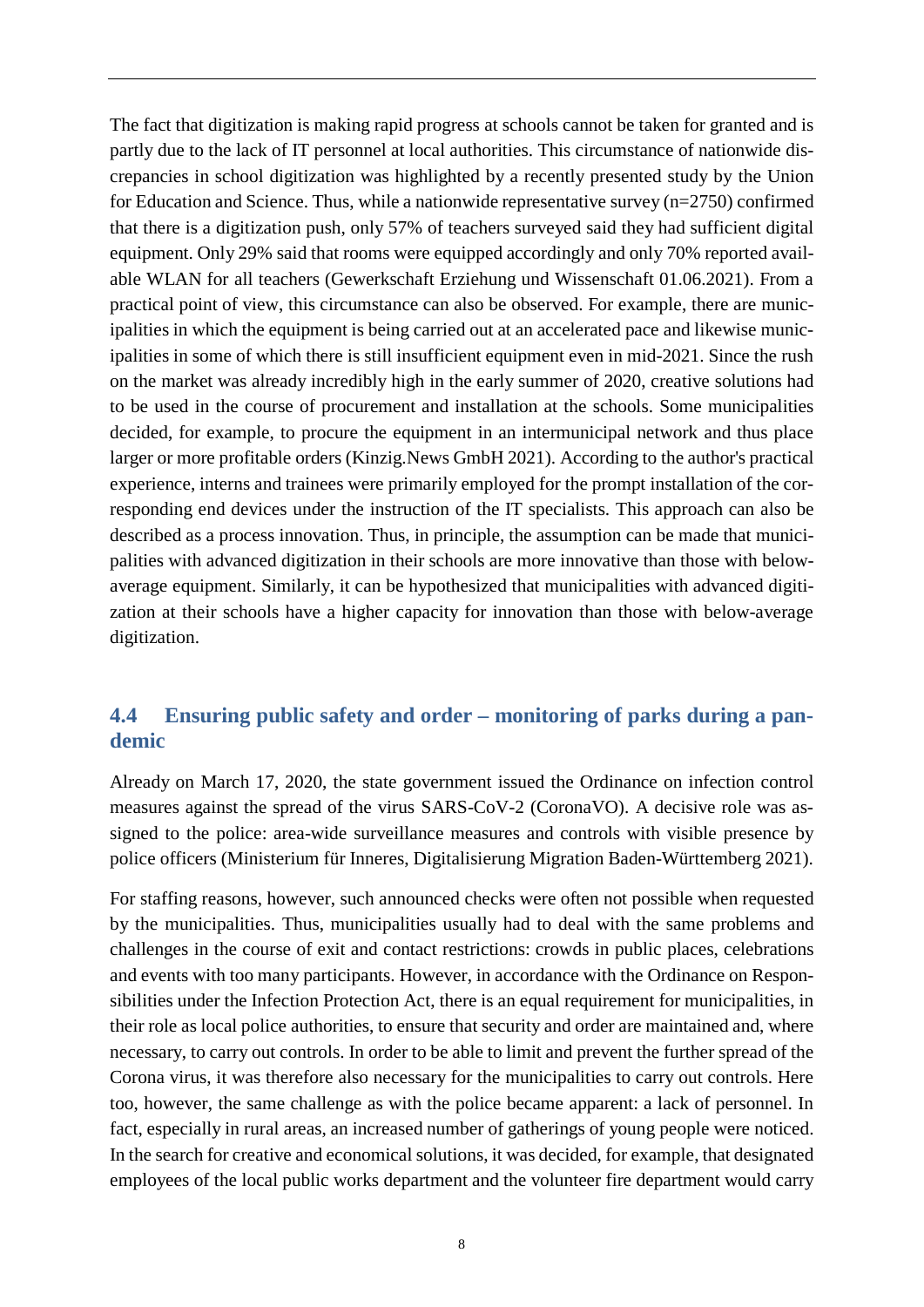out checks at certain places at regular intervals and issue warnings. This led to the desired success with the result that hardly any accumulations were recorded and the desired effect was achieved. In this case, too, there is a municipal process innovation that has emerged from the solution-finding process.

#### **4.5 Swimming Pool - Ticket System**

In the wake of the COVID-19 pandemic, the number of visitors allowed to be present in a public swimming pool at the same time was limited on the basis of the area of the public swimming pool. This requirement resulted from the Corona regulation for pools and saunas, which was first established on June 25, 2020 and has been continuously updated. The regulation stipulates that a corresponding number of square meters per visitor must be provided in the swimming pool as well as on the sunbathing lawns and other areas. In swimming pools, where in the past on high summer days up to 3,000 visitors were present, now no more than 1,000 people could be present at the same time. However, these general conditions resulted in fundamental financial issues, since the recreational pool sector is generally run at a high deficit and is a voluntary task of the municipalities. The restriction of visitors was accompanied by old-fashioned/analog cash register systems at the entrance of the leisure pools and the requirement by the CoronaVO to document the contact data of all visitors for tracking reasons.

From a financial point of view, it would have been most cost-effective to close the leisure pools, but in most municipalities, according to the author's experience, it was politically desirable to open the leisure pools in view of the difficult circumstances. In leisure pools without online booking options, it was decided to issue numbered morning and afternoon tickets in the form of season tickets and to note the respective number when entering and leaving the leisure pool. By providing personal data when purchasing a numbered season pass, tracking was guaranteed. Similarly, twice the number of season passes could be issued because the restriction on visitors was based only on actual admissions and not on total daily attendance. Still other municipalities that could nevertheless justify it financially in the face of major revenue shortfalls introduced digitized point-of-sale systems and enabled online booking of day passes with personal data. In such cases, single-day tickets were issued until the cap was reached. In both alternatives (with and without digitized cash register and booking system), these are process innovations by the municipalities.

## **4.6 Maintaining the mental health of employees and supporting local businesses**

In the course of the COVID-19 pandemic, the municipal staff also suffered from the great pressure and additional workload caused by additional regulations. Therefore, the city of Renchen had considered how to show appreciation to the employees. Up to now, a bonus was paid out once a year with a fixed financial budget, but usually only 30% of the staff received a bonus.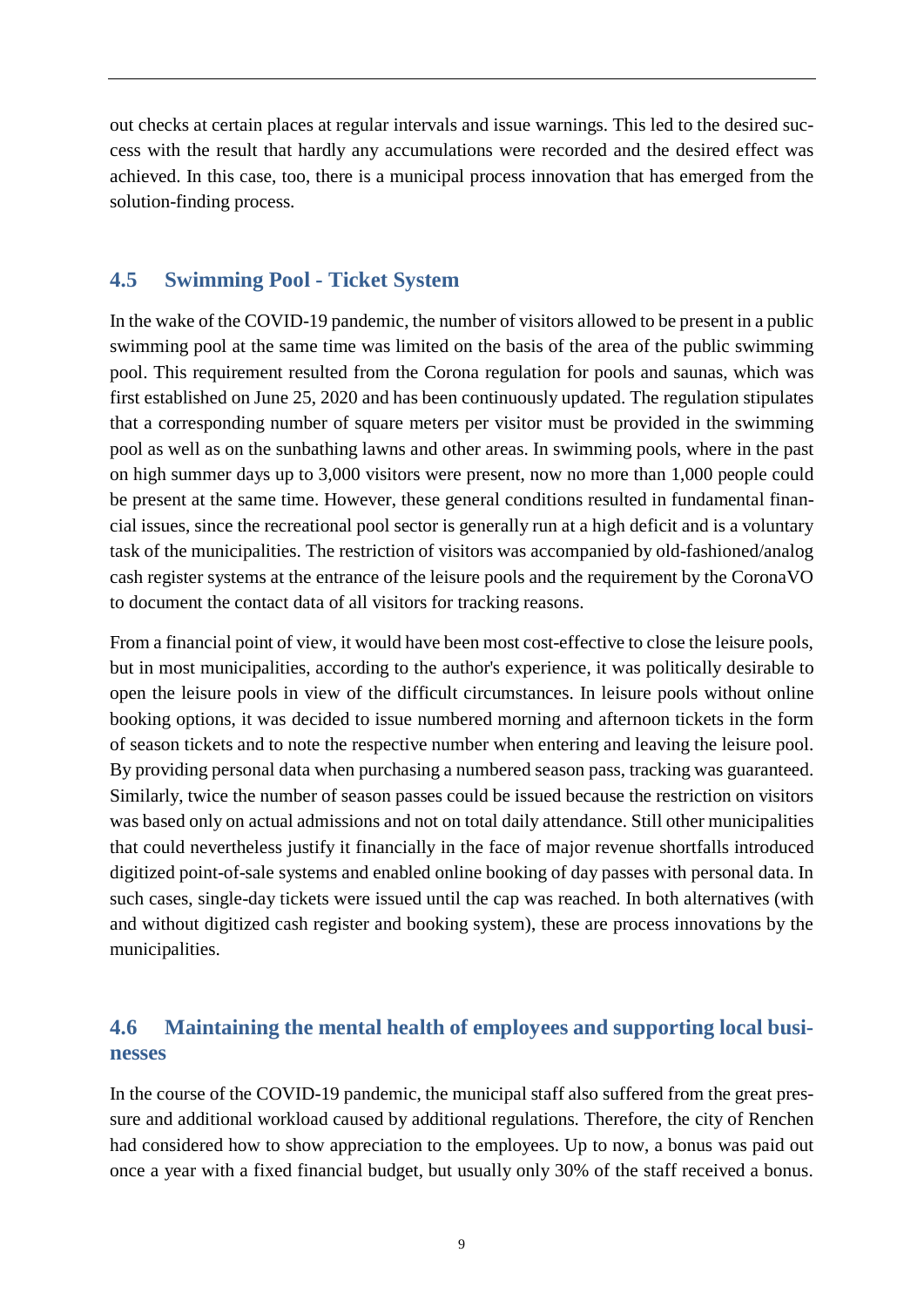Therefore, within the administration, it was considered to take a quarter from this budget and to use it to issue vouchers for local businesses to all personnel. From January 2022 on every three months, everyone receives a voucher of 50  $\epsilon$  Legal obstacles did not conflict with this procedure

One basic idea was that the local economy would benefit, because the so-called "Renchener Werbegutscheine" can only be used at local businesses. The town of Renchen does not incur any additional expenses as a result. Although the budget of the performance bonus is smaller, all employees now benefit.

## **5 Conclusion**

The actual effects on the innovation behaviour of the municipalities cannot be conclusively recorded and analysed. This is particularly the case because the pandemic is still in swing and experience shows that new challenges will arise due to new circumstances, such as virus mutations. The examples given are also not the result of many years of research. They are based on practical experience and have arisen out of necessity. And yet these described processes are innovative in nature and, following the innovation process presented in chapter 2.1, have corresponding similarities:

1. idea generation out of problem solving

2. discovery/observation of interrelationships and dependencies

3. invention and development of a suitable new process based on collected experience, data and ideas

4. "market introduction" and ongoing exploitation in the course of the COVID-19 pandemic.

Under Section 2.1, research in particular was assigned an important role. This step is omitted in the present process, but it is by no means a mandatory basis for generating an innovation. Rather, the novelty generated at the end is decisive in the sense of a municipal innovation according to chapter 2.3.

In the wake of the pandemic, however, the task of the public sector will continue to be to counteract further challenges with new, innovative measures and to sustainably focus on stabilizing the overall economic balance.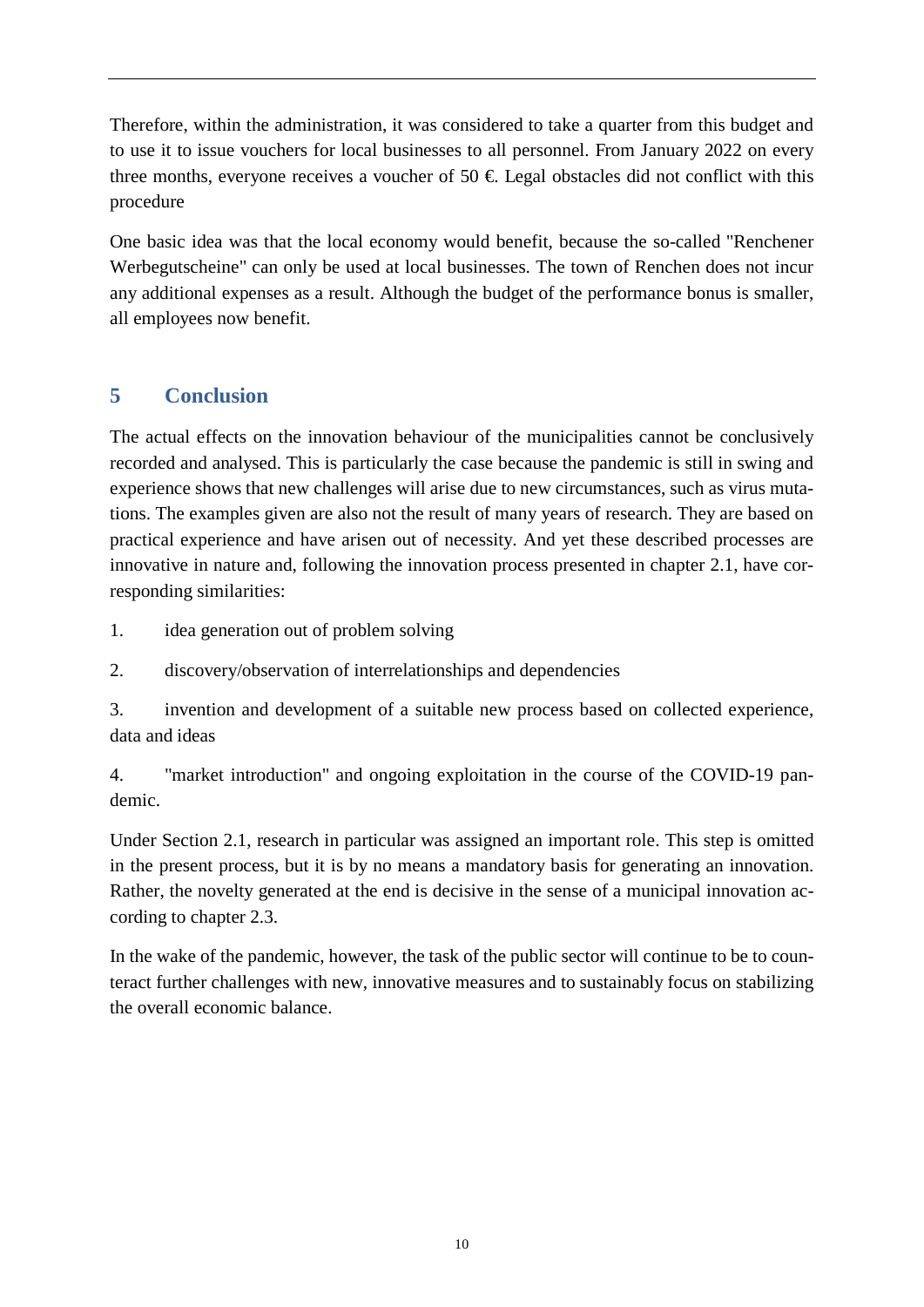#### **References**

Ali/Krapfel/LaBahn (1995), Product innovativeness and entry strategy: Impact on cycle time and break-even time, in: Journal of Product Innovation Management 12 (1), 54–69.

Anderson (1995), Value in ethics and economics. New ed. Cambridge, Mass., Harvard University Press.

Brand/Raffer/Scheller/Steinbrecher (2021), Corona-Update Kommunalfinanzen: Die Zitterpartie dauert 2021 weiter an, in: KfW Research Fokus Volkswirtschaft (316), 1–5, online: [https://www.kfw.de/PDF/Download-Center/Konzernthemen/Research/PDF-Dokumente-Fokus-](https://www.kfw.de/PDF/Download-Center/Konzernthemen/Research/PDF-Dokumente-Fokus-Volkswirtschaft/Fokus-2021/Fokus-Nr.-316-Februar-2021-Coronaupdate-Kommunen.pdf)[Volkswirtschaft/Fokus-2021/Fokus-Nr.-316-Februar-2021-Coronaupdate-Kommunen.pdf,](https://www.kfw.de/PDF/Download-Center/Konzernthemen/Research/PDF-Dokumente-Fokus-Volkswirtschaft/Fokus-2021/Fokus-Nr.-316-Februar-2021-Coronaupdate-Kommunen.pdf) last access: 10.06.2022.

Bundesministerium für Gesundheit (2022): Coronavirus-Pandemie: Was geschah wann?, online: [https://www.bundesgesundheitsministerium.de/coronavirus/chronik-coronavirus.html,](https://www.bundesgesundheitsministerium.de/coronavirus/chronik-coronavirus.html) last access 10.6.2022.

Bundesministerium des Innern, für Bau und Heimat (2019): Leitfaden zum Digitalisierungsprogramm des IT-Planungsrats, online: [https://www.it-planungsrat.de/SharedDocs/Down](https://www.it-planungsrat.de/SharedDocs/Downloads/DE/Projekte/Digitalisierungsprogramm/DigPro_Leitfaden.pdf?__blob=publicationFile&v=1)[loads/DE/Projekte/Digitalisierungsprogramm/DigPro\\_Leitfaden.pdf?\\_\\_blob=publicationFile&v=1,](https://www.it-planungsrat.de/SharedDocs/Downloads/DE/Projekte/Digitalisierungsprogramm/DigPro_Leitfaden.pdf?__blob=publicationFile&v=1) last access: 10.06.2022.

Bundesministerium für Wirtschaft und Energie (2021), Digitalisierung in Deutschland – Lehren aus der Corona-Krise. Gutachten des Wissenschaftlichen Beirats beim Bundesministerium für Wirtschaft und Energie (BMWi), online: [https://www.bmwi.de/Redak](https://www.bmwi.de/Redaktion/DE/Publikationen/Ministerium/Veroeffentlichung-Wissenschaftlicher-Beirat/gutachten-digitalisierung-in-deutschland.pdf?__blob=publicationFile&v=4)[tion/DE/Publikationen/Ministerium/Veroeffentlichung-Wissenschaftlicher-Beirat/gutachten](https://www.bmwi.de/Redaktion/DE/Publikationen/Ministerium/Veroeffentlichung-Wissenschaftlicher-Beirat/gutachten-digitalisierung-in-deutschland.pdf?__blob=publicationFile&v=4)digitalisierung-in-deutschland.pdf? blob=publicationFile&v=4, last access: 10.06.2022 .

Cooper (1979), The Dimensions of Industrial New Product Success and Failure, in: Journal of Marketing 43 (3), 93.

Cooper/Brentani (1991), New Industrial Financial Services: What Distinguishes the Winners, in: Journal of Product Innovation Management 8 (2), 75–90.

EFI (2016), Gutachten zu Forschung, Innovation und technologischer Leistungsfähigkeit 2016, online verfügbar unter [https://www.e-fi.de/fileadmin/Assets/Gutachten/2016/EFI\\_Gutachten\\_2016.pdf](https://www.e-fi.de/fileadmin/Assets/Gutachten/2016/EFI_Gutachten_2016.pdf) last access: 10.06.2022.

Fagerberg (2005), Innovation. A guide to the literature, in: Fagerberg/Mowery/Nelson (Hrsg.), The Oxford handbook of innovation. Reprinted, Oxford, Oxford Univ. Press, 1–29.

Fagerberg/Godinho/Manuel (2005), Innovation and Catching-UP, in: Fagerberg/Mowery/Nelson (Hrsg.), The Oxford handbook of innovation. Reprinted, Oxford, Oxford Univ. Press, 514–542.

Freudenberger/Mensch (1975), Von der Provinzstadt zur Industrieregion (Brünn-Studie). Ein Beitrag zur Politökonomie der Sozialinnovation, dargestellt am Innovationsschub der industriellen Revolution im Raume Brünn, Göttingen, Vandenhoeck & Ruprecht (Studien zum Wandel von Gesellschaft und Bildung im neunzehnten Jahrhundert, Bd. 13).

Gerpott (2005), Strategisches Technologie- und Innovationsmanagement, 2., überarb. und erw. Aufl. Stuttgart, Schäffer-Poeschel Verlag (Sammlung Poeschel – Band 162).

Gewerkschaft Erziehung und Wissenschaft (1.6.2021), Digitalisierung im Schulsystem Herausforderung für Arbeitszeit und Arbeitsbelastung von Lehrkräften. Pressekonferenz zur Vorstellung der Studienergebnisse, Kooperationsstelle Georg-August-Universität Göttingen, online: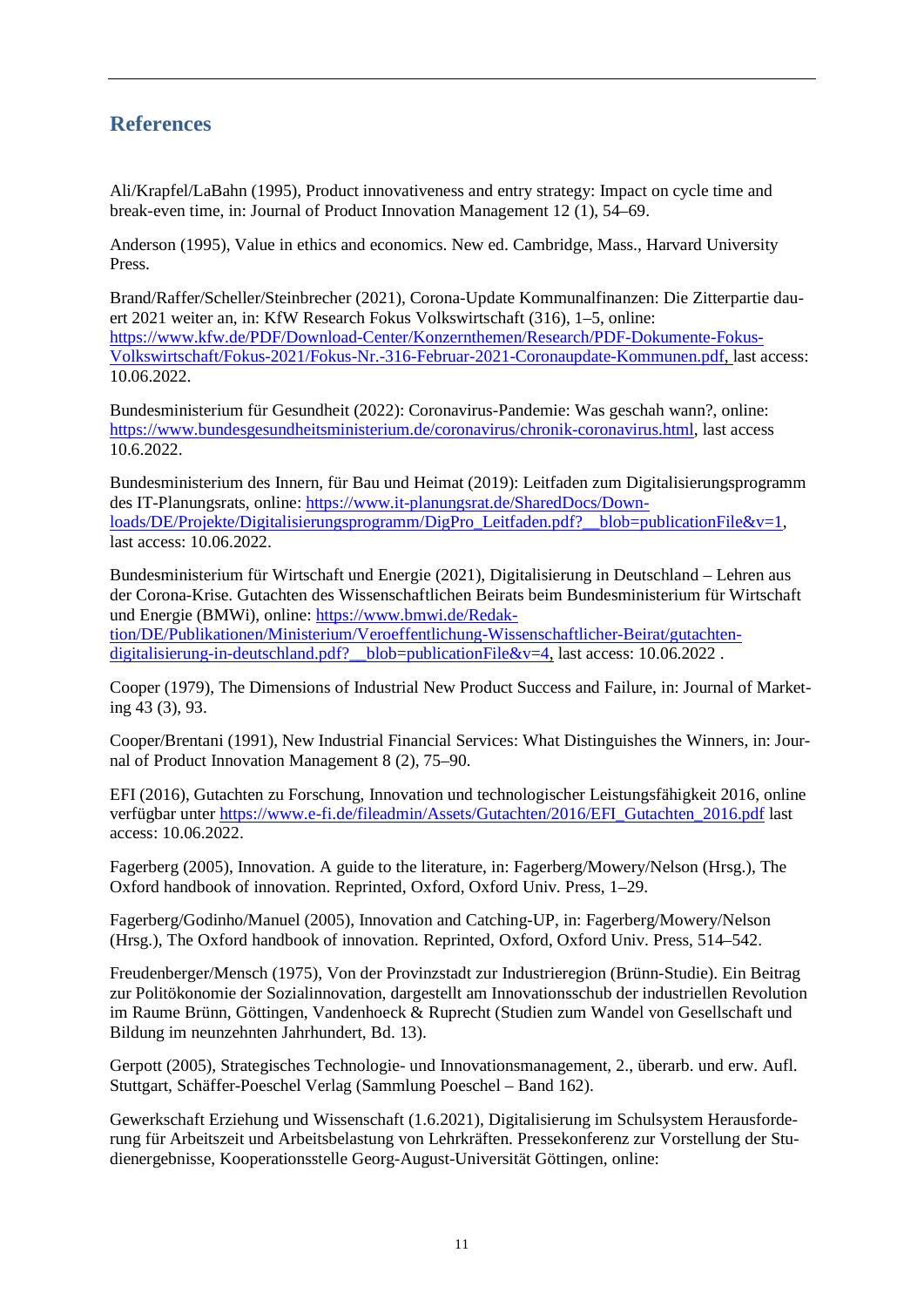[https://www.gew.de/index.php?eID=dumpFile&t=f&f=107283&to](https://www.gew.de/index.php?eID=dumpFile&t=f&f=107283&token=db545dd6770223540e793d8dfa2b782c892b4aad&sdownload=&n=20210604-Digitalisierungsstudie-Kommentierte-Praesentation.pdf)[ken=db545dd6770223540e793d8dfa2b782c892b4aad&sdownload=&n=20210604-Digitalisierungs](https://www.gew.de/index.php?eID=dumpFile&t=f&f=107283&token=db545dd6770223540e793d8dfa2b782c892b4aad&sdownload=&n=20210604-Digitalisierungsstudie-Kommentierte-Praesentation.pdf)[studie-Kommentierte-Praesentation.pdf,](https://www.gew.de/index.php?eID=dumpFile&t=f&f=107283&token=db545dd6770223540e793d8dfa2b782c892b4aad&sdownload=&n=20210604-Digitalisierungsstudie-Kommentierte-Praesentation.pdf) last access: 10.06.2022.

Kersting (2017), Urbane Innovation, Wiesbaden, Springer Fachmedien Wiesbaden.

Kinzig.News GmbH (2021), Interkommunale Zusammenarbeit: Digitalisierung der Schulen vorantreiben 2021, 4.5.2021, online: [https://kinzig.news/11716/interkommunalen-zusammenarbeit-digitalisie](https://kinzig.news/11716/interkommunalen-zusammenarbeit-digitalisierung-der-schulen-vorantreiben)[rung-der-schulen-vorantreiben,](https://kinzig.news/11716/interkommunalen-zusammenarbeit-digitalisierung-der-schulen-vorantreiben) last access: 10.06.2022.

KOMMUNAL (2022), Recht Aktuell: Digitale Ratssitzung und Livestream, online: [https://kommu](https://kommunal.de/livestream-gemeinderat-recht-aktuell)[nal.de/livestream-gemeinderat-recht-aktuell,](https://kommunal.de/livestream-gemeinderat-recht-aktuell) last access: 10.06.2022.

Lee/Na (1994), Determinants of technical success in product development when innovative radicalness is considered, in: Journal of Product Innovation Management.

Löw/Sept (2020), Innovationen in Stadt und Raum, in: Blättel-Mink/Schulz-Schaeffer/Windeler (Hrsg.), Handbuch Innovationsforschung, Wiesbaden, Springer VS (Springer reference), 1–17.

Maidique/Zirger (1984), A study of success and failure in product innovation: The case of the U.S. electronics industry, in: IEEE Trans. Eng. Manage. EM-31 (4), 192–203.

Metcalfe (1998), Evolutionary economics and creative destruction London, Routledge (The Graz Schumpeter lectures, 1).

Mieg/Sundsboe/Bieniok (Hrsg.) (2011), Georg Simmel und die aktuelle Stadtforschung, Wiesbaden, VS Verlag für Sozialwissenschaften.

Ministerium für Inneres, Digitalisierung Migration Baden-Württemberg (2021), Sicherheitsbericht 2020, online: [https://www.baden-wuerttemberg.de/fileadmin/redaktion/m-im/intern/dateien/publikati](https://www.baden-wuerttemberg.de/fileadmin/redaktion/m-im/intern/dateien/publikationen/20210219_Sicherheitsbericht_Baden_Wuerttemberg_2020.pdf)[onen/20210219\\_Sicherheitsbericht\\_Baden\\_Wuerttemberg\\_2020.pdf,](https://www.baden-wuerttemberg.de/fileadmin/redaktion/m-im/intern/dateien/publikationen/20210219_Sicherheitsbericht_Baden_Wuerttemberg_2020.pdf) last access: 10.06.2022.

More (1982), Risk factors in accepted and rejected new industrial products, in: Industrial Marketing Management 11 (1), 9–15.

Nelson/Winter (1982), An evolutionary theory of economic change, Cambridge, Mass., Belknap Press of Harvard University Press.

OECD (2005), Oslo Manual. Guidelines for Collecting and Interpreting Innovation Data, 3<sup>rd</sup> Edition. Organisation for Economic Co-operation and Development; Statistical Office of the European Communities, Luxembourg, Paris (The measurement of scientific and technological activities).

Pavitt (1984), Patterns of Technical Change: Towards a Taxonomy and a Theory, in: Research Policy 13, 343–374.

Porter (2003), Building the microeconomic foundations of prosperity. Findings from the Business Competitiveness Index, in: The global competitiveness report, 29–56.

Renchen, City (2022a): Ortsverwaltung Erlach, online: [https://www.renchen.de/rathaus/ortsverwal](https://www.renchen.de/rathaus/ortsverwaltung-erlach/)[tung-erlach/,](https://www.renchen.de/rathaus/ortsverwaltung-erlach/) last access: 10.06.2022.

Renchen, City (2022b): Ortsverwaltung Ulm, online: [https://www.renchen.de/rathaus/ortsverwaltung](https://www.renchen.de/rathaus/ortsverwaltung-ulm/)[ulm/,](https://www.renchen.de/rathaus/ortsverwaltung-ulm/) last access: 10.06.2022.

Renchen, City (2022c): Renchen, online: [https://www.renchen.de/rathaus/renchen/,](https://www.renchen.de/rathaus/renchen/) last access: 10.06.2022.

Renchen, City (2022d): Stadtgeschichte Renchen, online: [https://www.renchen.de/kultur-stadtges](https://www.renchen.de/kultur-stadtgeschichte/stadtgeschichte/)[chichte/stadtgeschichte/,](https://www.renchen.de/kultur-stadtgeschichte/stadtgeschichte/) last access: 10.06.2022.